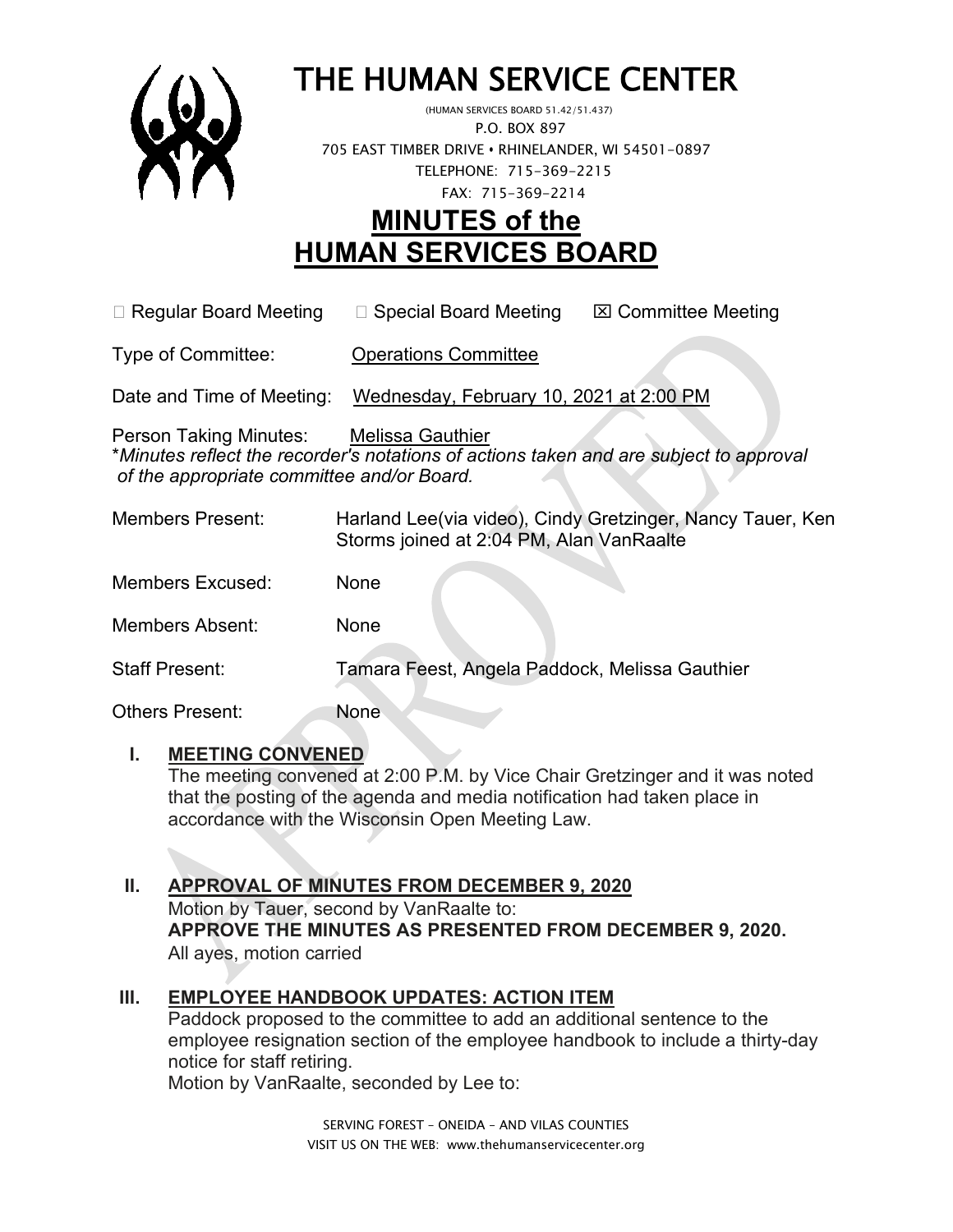#### **ACCEPT THE UPDATE TO THE EMPLOYEE HANDBOOK RESIGNATION SECTION AS PROPOSED.**

All ayes, motion carried.

# **IV. POLICY AND PROCEDURES**

#### **A. SALARY ADMINISTRATION: ACTION ITEM**

Paddock presented to the committee a Salary Administration Policy that provides a procedure for the maintenance of the salary administration and the processing of salary recommendations for the agency.

Motion by VanRaalte, second by Tauer to:

#### **APPROVE THE SALARY ADMINISTRATION POLICY WITH THE ADDITION OF THE WORD "RELEVANT" BEFORE EDUCATION IN SECTION A3.** All ayes, motion carried.

#### **B. MANAGEMENT SALARY: ACTION ITEM**

Feest presented the committee with the Management Salary Administration Policy. Feest reported that having written guidelines in place to allow for flexibility in step increases for annual evaluations of managers would be beneficial. Feest reported that the fiscal impact for the 2021 budget would be no greater than \$5343.

Motion by VanRaalte, second by Storms to:

#### **ACCEPT THE MANAGEMENT SALARY POLICY AS PROPOSED AND FORWARD TO THE ADMINISTRATION COMMITTEE FOR APPROVAL.** All ayes, motion carried.

#### **C. COVID SICK LEAVE: ACTION ITEM**

Paddock reported that the COVID-19 sick leave bank that was part of the Families First Coronavirus Response Act expired as of December 31, 2020 and the recommendation of the agency attorney was to still have a policy in place to deter employees from coming in sick. This policy would provide up to 37.5 hours of paid leave benefits for any full-time employee that has been ordered to quarantine or self-isolate due to COVID-19. These benefits would be prorated for part-time employees and paid at 100% of wage.

Motion by VanRaalte, second by Storms to:

#### **APPROVE THE COVID LEAVE TIME POLICY AND PROCEDURE AS PRESENTED.**

All ayes, motion carried.

#### **V. NEXT MEETING DATE**

March 10, 2021 at 2:00 P.M.

#### **VI. ADJOURNMENT**

There being no further business, Gretzinger made a motion to adjourn the meeting.

#### **MEETING ADJOURNED AT 2:21 P.M.**

All ayes, motion carried.